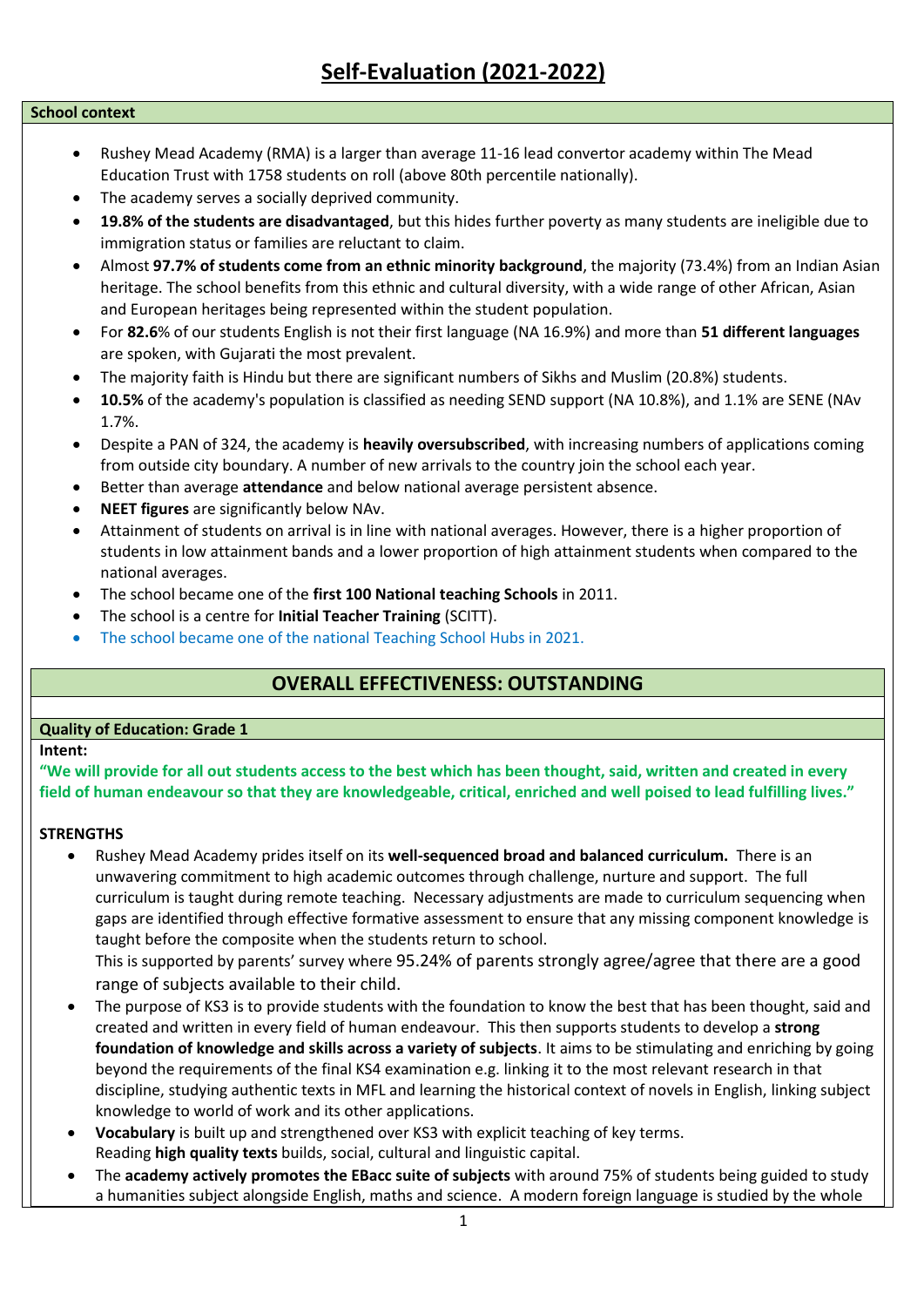cohort to GCSE, demonstrating our high expectations of all our students, irrespective of background, circumstance or prior attainment. This challenge and richness within the curriculum is further enhanced by growing and thriving arts and design subjects which all together promote cultural capital. We actively promote the take up of arts amongst disadvantaged students which can be seen in our Music Scholarship scheme which has led to the creation of two orchestras and a jazz band. Alongside strong and varied sports provision, this makes for a rich curriculum, enhancing students' lives and equipping them for life in modern Britain. For the small minority for whom an academic pathway beyond the core is inappropriate, we **access vocational courses and provide BTEC qualifications too**. A very small number also access alternative provision off site for part of their timetable, which is matched to their needs.

- Our principle of **'Educational Excellence and fulfilment'** is enacted by ensuring that students from all backgrounds and all prior attainment groups are **supported to make informed choices** of subjects and that they have high aspirations for themselves. Senior staff provide personalised support to individuals throughout the options process, supported by clear guidance and information from the careers team.
- The curriculum experience for students goes **beyond exam specifications** to ensure that it is broad and deep, **and not simply about passing exams and outcome grades. Students are exposed to contextual knowledge to provide deeper meaning** which enriches and strengthens their learning of the core knowledge that is set out in the curriculum maps and programmes of study.
- **Social justice** is a priority through the EBACC curriculum acting as a vehicle by which to address the knowledge gap between **disadvantaged students and their peers**. The curriculum promotes links between concepts and between subject disciplines to support students in making connections and developing schemata. The curriculum is successfully adapted, designed and developed to be ambitious and meet the needs of **students with SEND** by developing their knowledge, skills and abilities to apply what they know and can do with increasing fluency and independence. For example, several vocational BTECs are offered alongside a variety of GCSE subjects so that all interests are met. This sits alongside Cambridge Nationals, Entry Level and Functional Skills for students who are still working at Level 1 or below as they enter KS4. This ensures that all students regardless of contextual challenges, leave Rushey Mead Academy with at least one qualification and they make progress which is above national average.
- The curriculum has been **mapped across all subjects** which has, where appropriate, enabled common knowledge links between different disciplines to be identified. This has informed leaders where they can work together to reinforce shared knowledge, skills and topics.
- Integrated Professional Learning (PL) time has been dedicated to reflecting on the curriculum to ensure it is coherently **planned and sequenced** which allows the **component knowledge** to be mastered before the **composite aim** is met. This means that over time sufficient knowledge and skills are cumulatively gained for future learning and employment.
- Subject leaders have given careful thought to the **sequencing of topics** to ensure that new knowledge and skills build on from solid prior learning in a coherent manner.

### **Implementation:**

At Rushey Mead, there is a shared ethos of going the extra mile for the students and a palpable culture of continuous improvement.

Regular learning walks, subject reviews and external Challenge Partner peer reviews with other schools, show that the implementation of the curriculum over time enables all groups of learners to make sustained progress as detailed in the impact section. This results from a variety of factors: well-qualified, sound subject knowledge; a shared understanding of what makes great teaching; a stable and capable workforce; high expectations; collaborative professional development; high quality subject leadership; a well-planned and rich curriculum; curricular and pedagogical decisions informed by well-tested research; a determination to build knowledge and enable its retention and application.

## **STRENGTHS**

• Following external input from thinkers, writers and researchers such as Christine Counsell and Tom Sherrington, the key focus has been curriculum development. Subject leaders have been given the **time and autonomy to develop their curriculum** through integrated PL days dedicated to the curriculum across the whole school and within their own subjects. Staff have worked in subject teams to **discuss and analyse their curriculum and to revamp and revisit its content anew** and this is overseen by senior leaders who are experts in those subjects in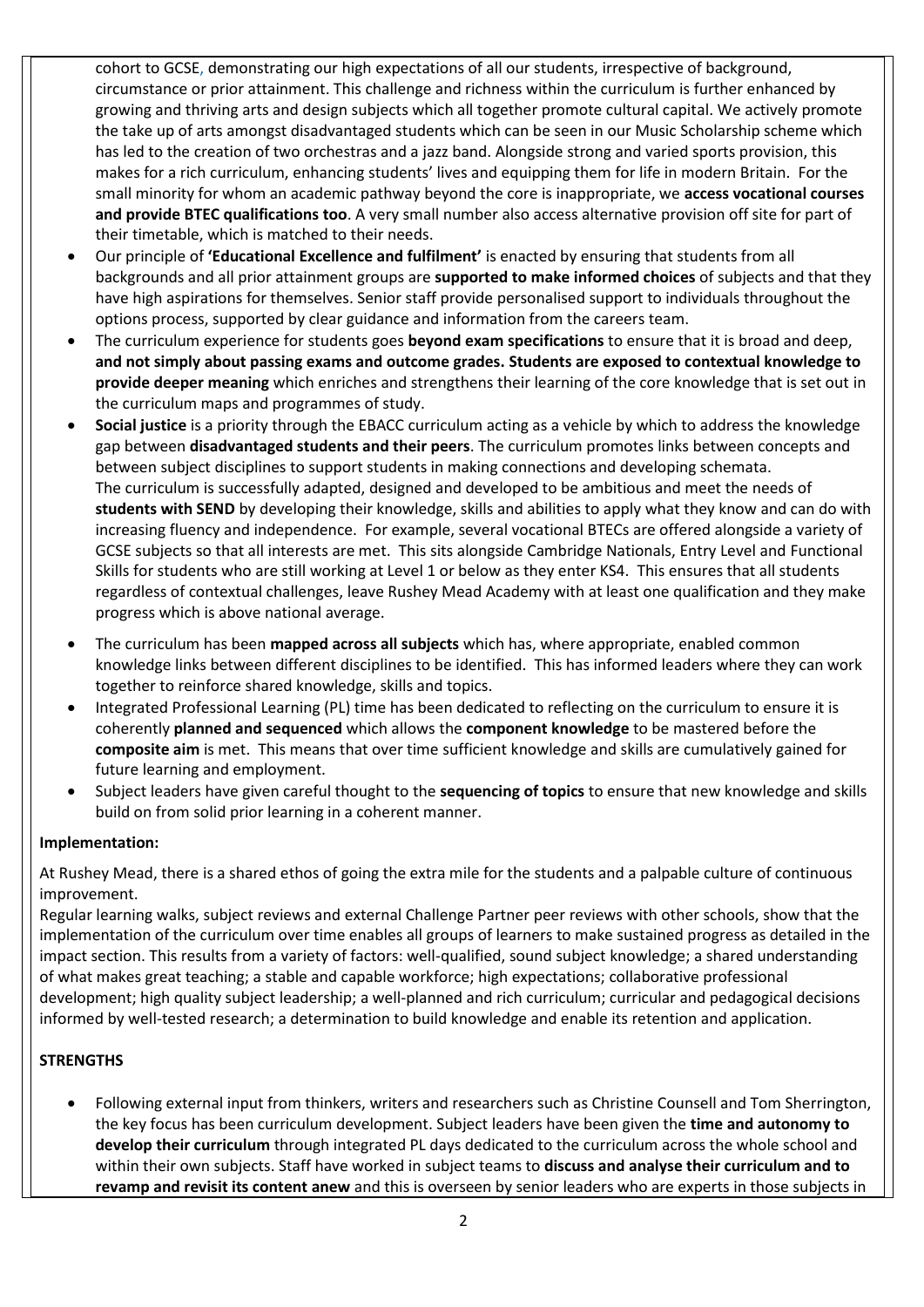most areas of the curriculum**.** The Academy is also working with other schools across the Trust to discuss curriculum content and structure. This has ensured that the **work given to students,** over time and across the school, **consistently matches the aims of our curriculum** and that it is being coherently planned and sequenced towards cumulatively sufficient knowledge and skills for future learning and employment.

• Student learning is supported by **strong, quality first teaching in the classroom** with an emphasis on **direct instruction based on Rosenshine's 2012 research – Rushey Principles of Instruction. Teachers are highly effective** as shown by the **outstanding outcomes** in the vast majority of subject areas. Internal and external quality assurance processes show that almost all teachers have excellent subject knowledge and deliver well planned lessons which respond to student needs. The overwhelming majority are also highly adept at different types of questioning (whole class questioning, individual questioning, cold-calling, dialogic questioning) to elicit and **test knowledge and uncover misconceptions.**

This is also supported by the student's survey (2021) where 95.49% said that the teachers help them to take part in lessons, to ask and answer questions and show their understanding.

• To ensure **high quality teaching during school closures or self-isolation**, teachers have been trained during PL Mondays using research from the Education Endowment Fund, to deliver high quality **remote lessons** which also follows the Rushey Principles of Instruction. This is quality assured by SLT and Subject Leaders to ensure that remote education remains of a high standard which minimises gaps in student learning so that they are able to re-integrate back into school learning with confidence. **Engagement is monitored** during any periods of remote teaching and effective interventions and sanctions are in place to ensure that gaps in learning are minimised and parents are supported through effective communication channels. The medium (MS Teams) for remote education enables all students to access lessons and learn whether they are pre-recorded or live. This is further facilitated by the **distribution of laptops to all disadvantaged** students who need one.

This was supported by the student's survey (2021) where 91.41% said that teachers helped them to carry on with their learning and 91% said they were supported well, when the school was closed or when they had to self-isolate.

This was also supported by the parent's survey (2021) where 92.67% of parents said that the school responded well to teaching their child and 91% said that the school provided effective support when their child had to selfisolate or when school was closed.

- During school closures, vulnerable students including SEND are given a one to one mentor where possible and they are expected to be on school site so they can be given the necessary support both academic and pastoral. This has ensured that they are safeguarded and that the provision is purposeful and accessible.
- The use of **active circulation and questioning** allows for the **identification of those who are struggling** with support being put in place to enable them to catch up. Annotated seating plans lead to high degree of awareness of pupil need and timely interventions and feedback.

This is supported by the parent's survey 93.78% of parents strongly agree/agree that their child receives advice and feedback about their work which helps them to improve.

Where **teaching does not meet expectations**, teachers are placed on an informal supportive plan with the head of faculty (HOF) in the first instance and escalated to a Teacher Development Plan (TDP) if further intervention is required. This has been highly effective as most teachers improve by working with colleagues and the Head of Faculty and do not need to be escalated to a TDP. Those who have had a TDP, most improve and are successful in meeting Rushey expectations. In 2020/2021 there was one member of staff on a TDP and this person left.

- **Subject knowledge and pedagogy** is being improved all the time by engaging with research and further developed through our integrated PL time. Teams work together within subjects and across to further improve subject knowledge and identify common misconceptions and ways to address these in upcoming schemes of work. This is overseen by senior leaders who are either already subject experts or have improved their knowledge if outside of their specialism by engaging with key subject think pieces and extensive reading.
- **Behaviour for learning** is embedded and well promoted in all lessons as evidenced by the quality assurance processes. There are clear expectations which are taught to students and consistently applied by teachers leading to positive behaviour for learning habits. These are actively promoted through assemblies, parent meetings and tutor times. Relationships between staff and students are excellent which leads to highly successful learning and outstanding outcomes.
- **Work scrutiny and lesson walks** demonstrate that staff are confident in **adapting teaching strategies to match the specific needs and abilities** of individual and groups of students and present subject matter clearly. These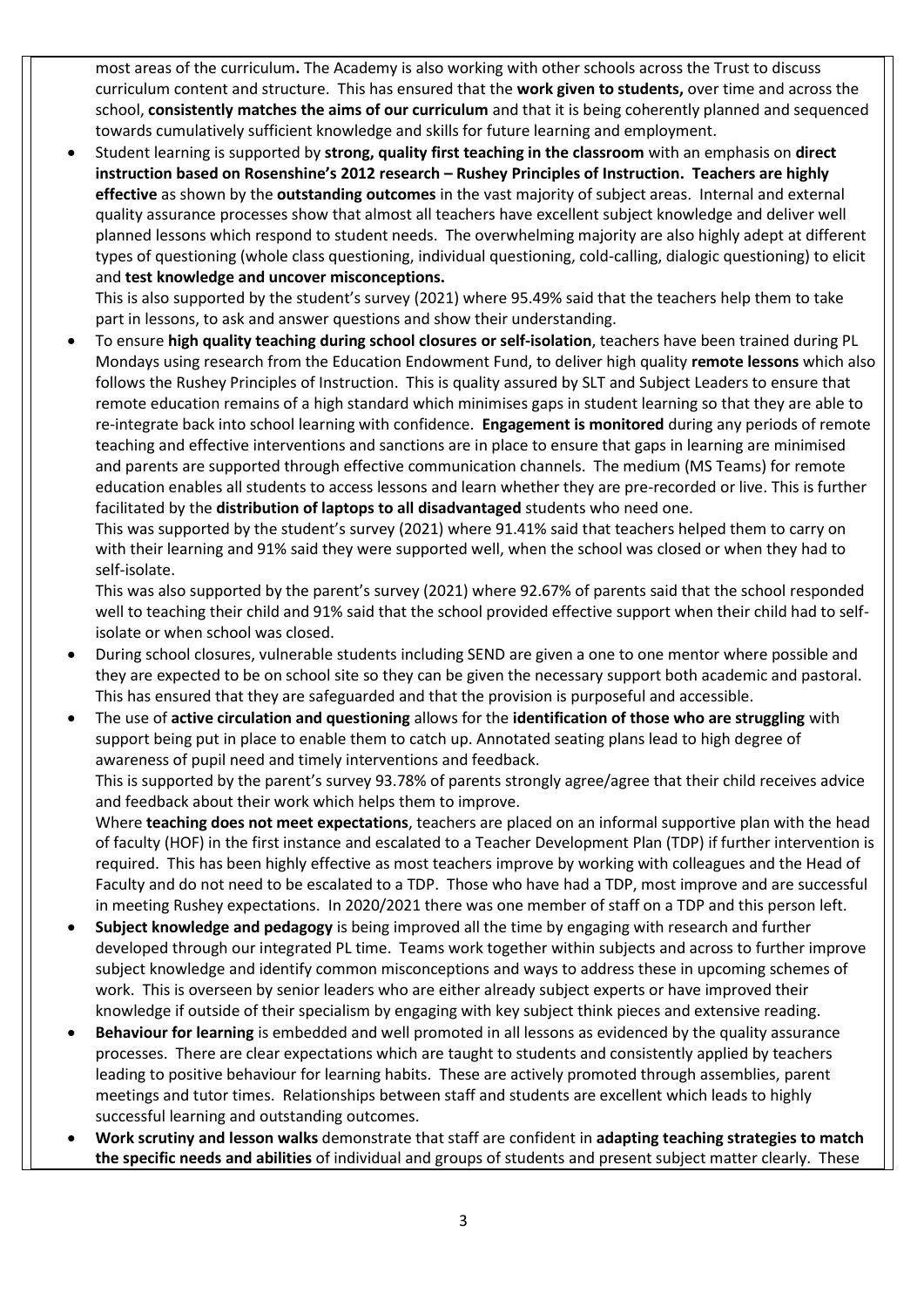termly quality assurance cycles ensure that teaching, learning, implementation of the curriculum and assessment are effectively scrutinised, evaluated, moderated and inform teaching going forward.

- The overwhelming majority of teachers are adept at using **effective assessment strategies**, both formative and summative and giving **precise and critical feedback in a variety of formats**, with **verbal feedback** being the key to the timeliest improvements. Dedicated time is also given for students to act on feedback with which most students engage, thereby leading to improved progress over time that is clearly evidenced in students' work. The vast majority of teachers show through the school's quality assurance work,that they can use **information gleaned from assessment effectively to plan in that instant and for future learning.**
- Assessments have been **reviewed and redesigned** a number of times over the last few years to ensure that they effectively help students to embed and use knowledge fluently, assess whether the curriculum has been learnt and understood and identify gaps so that the information can be used to inform next steps in learning and curriculum sequence. The assessments are designed to ensure that the teachers have a detailed, clear idea about student strengths and areas of weakness, without adding to their workload.
- **Memorisation strategies are taught explicitly** through assemblies, tutor times and lessons. For example, the Rushey Principles of Instruction explicitly outline the importance of revisiting knowledge over time. Faculties consider this carefully in their own subjects and devise subject specific approaches to ensure that knowledge is retained. Knowledge organisers are used to identify key information to be memorised, as a minimum. Memorisation strategies are also taught to parents so that they can support their child at home.
- Embedding of knowledge is supported through **active teaching of spaced learning strategies and retrieval practice** to ensure that the knowledge that is learnt is embedded into their long term memory. Content is revisited throughout lessons and new learning is linked to previously learning so that students see connections. Low stakes testing is a regular part of learning and knowledge organisers support students to master the minimum, but learning is not limited to this.
- Factual knowledge, where appropriate, is **expected to be memorised,** so that students can **retrieve it automatically** and apply it in new situations without being limited by cognitive load. **Schemata** is actively developed by making links explicit and allowing students to forge connections between different concepts and ideas.
- Work in books and talking to the students during monitoring and evaluation cycles, show that the vast majority of students take great pride in their work, they want to achieve highly, they want to be challenged, they are interested in learning and that teachers have high expectations of students' attitude to learning, all leading to outstanding outcomes over time in the vast majority of subjects.
- Quality assurance processes have shown a variety of **purposeful homework tasks** are set: learning content from knowledge organisers, consolidation, retrieval practice and memorisation, which all help to accelerate progress and deepen learning, however this is not consistent in all subjects for all students including SEND and EAL.
- A qualified librarian leads the library and reading provision across the school. Students also read at least once a week during tutor time. Books are available in the library, each classroom and in breakout areas. Disadvantaged students have their reading monitored by Pupil Premium Champions in each year group and it is actively promoted. Library loan data is scrutinised regularly to target groups who are not reading at pace and invited to the library to re-boot reading. Book stock is ambitious, current and varied to ensure it appeals to all levels and interests.

### **Impact:**

**RMA achieves outstanding outcomes** for students in terms of **attainment and progress** as compared to national averages. The headline value added score has consistently been outstanding for many years. In 2015 the school achieved a **VA Score of 1,025.7**, putting it in the **top 13%** of schools nationally and in 2016 the school achieved a **Progress 8 Score of +0.48** placing it in the **top 7% and in 2017 an outstanding score of +0.75 was achieved, which was the highest in the City and placed the school in the top 5% nationally and the success continued in 2018 with the same score. This placed the school in the top 5% and was recognised by Nick Gibb in a letter:**

*'Your school's Progress 8 score on 0.75, which is well above the national average, shows that you are amongst the top 5 per cent of state-funded mainstream schools in terms of the progress your pupils make between key stage 2 and the end of key stage 4, using the Progress 8 measure.*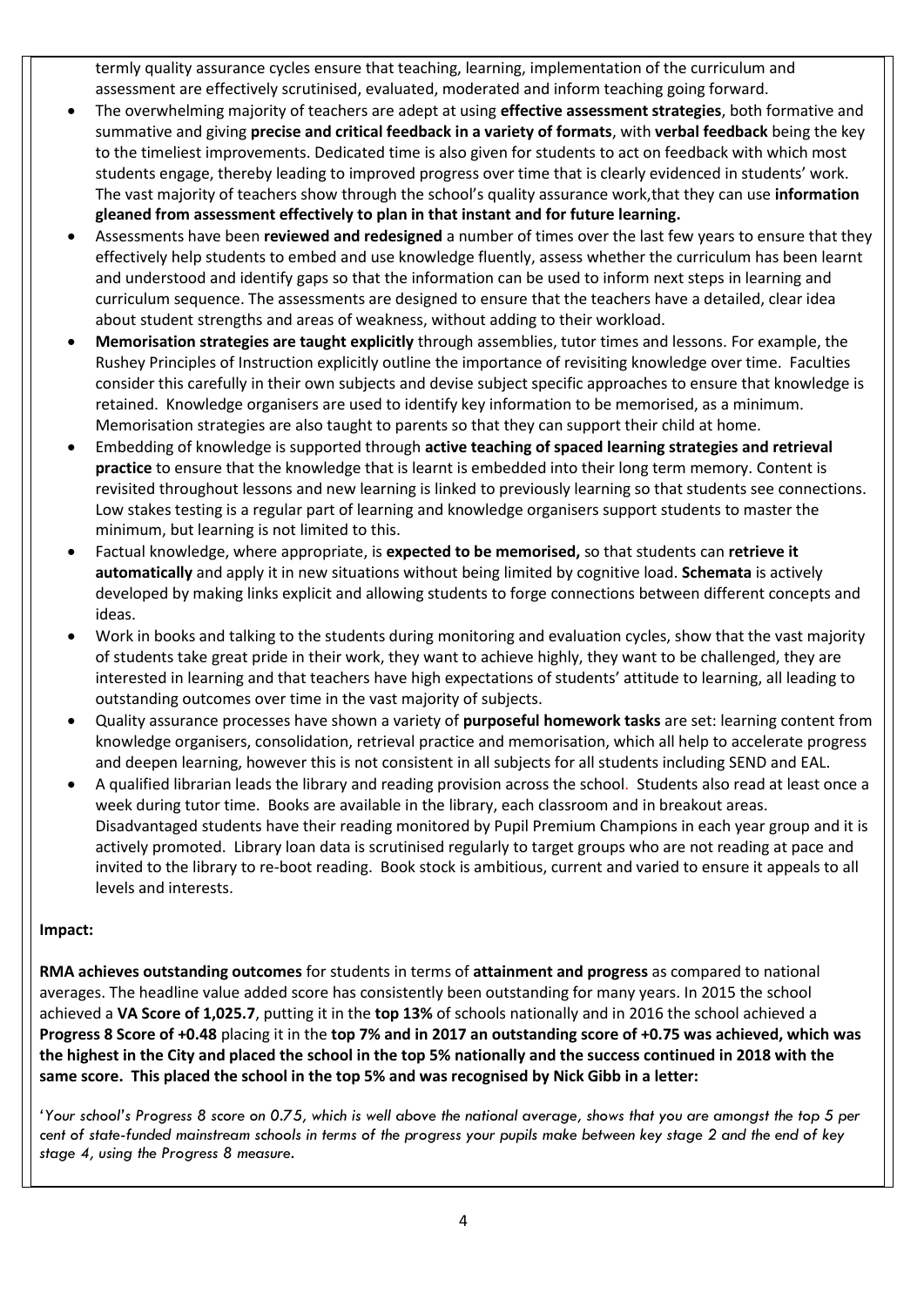*With 96 per cent of your pupils entered for a language GCSE in 2018, your school is in the top 4 per cent of all state- funded secondary schools in the country. Your school's language GCSE entries means you are providing pupils with a firm foundation in linguistic knowledge, as well as broadening their horizons and enabling them to embark on further study.'*

**The already outstanding results were exceeded in 2019 with an excellent progress score of +0.96 and this trend continued in 2020 achieving a progress score of +0.83 (against SISRA Data Collaboration Data) and again in 2021 +0.92.**

In 2017, 2018, 2019, 2020 and 2021 for the vast majority of subjects, the 9+, %7+, %5+, 4+, %A\*-As %A\*-Cs, and levels of progress were all **equal to or higher to the national averages and in many cases quite significantly, showing outstanding attainment and progress**. In many subject's outcomes are exceeded year after year.

# *Students with special educational needs and disabilities (SEND) made good progress across nearly all subjects.*

## **In 2019:**

Progress 8 Score for SENK (27 students) was in line with national average of zero and well above national average for SENK students nationally.

The proportion of SENK students achieving the standard pass 4+ in BASICS was lower than that achieved in 2018 24% compared to 15% in 2019. This pattern is the same for 5+ BASICS, reducing from 15% in 2018 to 7% in 2019. Overall attainment and progress of SEND students remains an area for improvement.

## **2020 CAGs:**

Progress 8 Score for SENK (27 students) was above the national average of zero at 0.14 and well above national average for SENK students nationally.

The proportion of SENK students achieving the standard pass 4+ in BASICS was higher than that achieved in both 2018 (24%) and 2019 (15%) with 44.4% of SENK students achieving BASICS 4+. This pattern is the same for 5+ BASICS, with 18.5% in 2020 compared to 15% in 2018 and 7% in 2019.

Overall attainment and progress of SEND students remains an area for improvement.

### **2021 TAGs:**

Progress 8 Score for SENK (34 students) was in line with national average of zero and well above national average for SENK students nationally.

The proportion of SENK students achieving the standard pass 4+ in BASICS was 44.1%, similar to 2020 and higher than that achieved in both 2018 (24%) and 2019 (15%). For BASICS 5+, 26.5% SENK students in 2021 achieved this threshold which is significantly higher than previous years (18.5% in 2020, 15% in 2018 and 7% in 2019). Overall attainment and progress of SEND students remains an area for improvement.

The intelligent and effective use of data to track, monitor and evaluate standards and progress, against a variety of key accountability measures, across the whole school ensures outstanding outcomes. It enables the school to be alert to the progress and attainment of key groups to enable interventions at whole school, subject, pastoral, teacher and student level, without being workload intensive. For example, there are only two data drops in years 7 and 8 and 3 in years 9, 10 and 11.

| <b>HISTORICAL DATA</b>         |                                |                                |                             |  |  |
|--------------------------------|--------------------------------|--------------------------------|-----------------------------|--|--|
| <b>Headline measures</b>       |                                |                                |                             |  |  |
| 2018                           | 2019                           | 2020 (SISRA Data               | 2021                        |  |  |
|                                |                                | <b>Collaboration Data)</b>     |                             |  |  |
| Progress 8 all: +0.75 sig+     | Progress 8 all: +0.96 sig+     | Progress 8 all: +0.83 sig+     | Progress 8 all: +0.93 sig+  |  |  |
| Progress 8 DA: +0.7 sig+       | Progress 8 DA: +0.73 sig+      | Progress 8 DA: +0.41 sig+      | <b>Progress 8 DA: +0.23</b> |  |  |
| Progress 8 SEND: +0.2          | Progress 8 SEND: zero          | Progress 8 SEND:+0.15          | Progress 8 SEND: -0.12      |  |  |
| Progress 8 HPA: +0.8 sig+      | Progress 8 HPA: +0.84 sig+     | $sig+$                         | Progress 8 HPA: +0.87 sig+  |  |  |
|                                |                                | Progress 8 HPA: +0.74 sig+     |                             |  |  |
| <b>Attainment 8 – 53 above</b> | <b>Attainment 8 – 54 above</b> | <b>Attainment 8 – 54 above</b> | Attainment 8 - 54 above     |  |  |
| National average 44.26         | <b>National Average</b>        | National Average: N/A          | National Average: N/A       |  |  |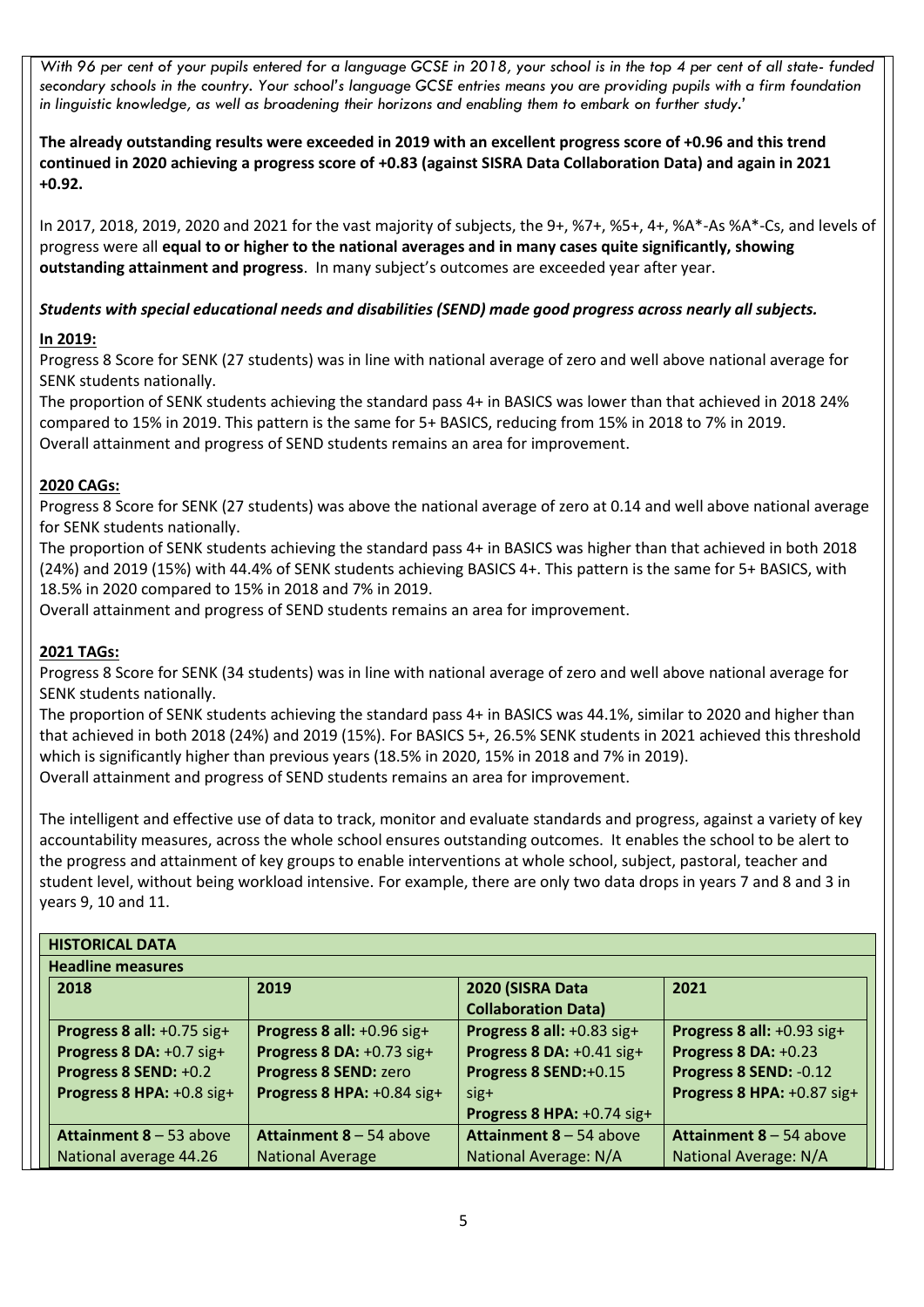| <b>Basics all 4+: 74% (NAv.</b> | <b>Basics all 4+: 73% (NAv.</b> | <b>Basics all 4+: 76% (NAv.</b> | <b>Basics all 4+: 74% (NAv.</b> |
|---------------------------------|---------------------------------|---------------------------------|---------------------------------|
| 64%)                            | 64%)                            | 2019 64%)                       | 2019 64%)                       |
| <b>Basics all 5+: 55% (NAv.</b> | <b>Basics all 5+: 60% (NAv.</b> | <b>Basics all 5+: 60% (NAv.</b> | <b>Basics all 5+: 57% (NAv.</b> |
| 43%)                            | 43%)                            | 2019 43%)                       | 2019 43%)                       |
| <b>EBacc achievement 4+:</b>    | <b>EBacc achievement 4+:</b>    | <b>EBacc achievement 4+:</b>    | <b>EBacc achievement 4+:</b>    |
| 49%                             | 55%                             | 56.4%                           | 53.2%                           |
| <b>EBacc achievement 5+:</b>    | <b>EBacc achievement 5+:</b>    | <b>EBacc achievement 5+:</b>    | <b>EBacc achievement 5+:</b>    |
| 35%                             | 42%                             | 43%                             | 37.3%                           |
| <b>EBacc entry: 63%</b>         | <b>EBacc entry: 71%</b>         | <b>EBacc entry: 68%</b>         | <b>EBacc entry: 71%</b>         |
| <b>EBACC APS: 5 (Nav. 4)</b>    | <b>EBACC APS: 5.2 (Nav. 4)</b>  | <b>EBACC APS: 5.12 (2019)</b>   | <b>EBACC APS: 5.15 (2019)</b>   |
|                                 |                                 | Nav. 4)                         | Nav. 4)                         |
| Subject attainment on the       | Subject attainment on the       | Subject attainment on the       | Subject attainment on the       |
| whole for %7+s and %4+s         | whole for $%7+$ s and $%5+$ s   | whole for $%7+$ s and $%5+$ s   | whole for $%7+$ s and $%5+$ s   |
| higher than NAv.                | higher than NAv.                | higher or equal to NAv.         | higher or equal to NAv.         |
| <b>Ranking: Top 6%</b>          | <b>Ranking: Top 1%</b>          | <b>Ranking: Top 1%</b>          | <b>Ranking: Top 1%</b>          |

# **GRADE 9s**

# **2019**

Similar to 2018, one student in particular achieved all grade 9s in the subjects; one of a minority nationally (only 837 students nationally).

The percentage of students achieving grade 9s in Biology, Chemistry, Physics, Drama, French, History, maths, PE, Product Design, RE and Double science **was above their corresponding national average.**

The percentage of students achieving a grade 9 in Art, Computing, English Language & Literature was in line with the national average.

# *Increases in grade 9s from 2018:*

English literature doubled the number of grade 9s. History more than tripled the number of grade 9s.

RE more than doubled the number of grade 9s.

French quadrupled the number of grade 9s.

Maths achieved a staggering 42 grade 9s, which was a massive improvement from last year when they achieved 26. Science between them achieved 65 grade 9s and exceeded their record of 62 in 2018.

14 students achieved 5 or more grade 9s in their GCSEs in 2019 compared to 11 last year.

# **GRADE 9s**

# **2020 results (COVID-19- CAGs)**

Similar to 2019, one student in particular achieved all grade 9's in the subjects; one of a minority nationally. The percentage of students achieving grade 9s in Photography, DT, Biology, Chemistry, Physics, Drama, French, maths, Science Double **was above their corresponding national average.**

The percentage of students achieving a grade 9 in Art, Business Studies, Computer Science, English Language, Geography, History, English Literature and RE was within 5% of the national average.

Photography has gone from no grade 9s last year to 4 which is 10% of their cohort.

Business Studies has gone from no grade 9s last year to 2 in 2020.

Design Technology and Drama achieved a similar the percentage of grade 9s in 2020 to their 2019 percentage. Computing, English Language, French, and Double Science all showed small improvements in their number of grade 9s. Geography improved from 2.4% grade 9s in 2019 to 5.3% in 2020.

Science have exceeded their last year's record by achieving 71 grade 9s between their subjects.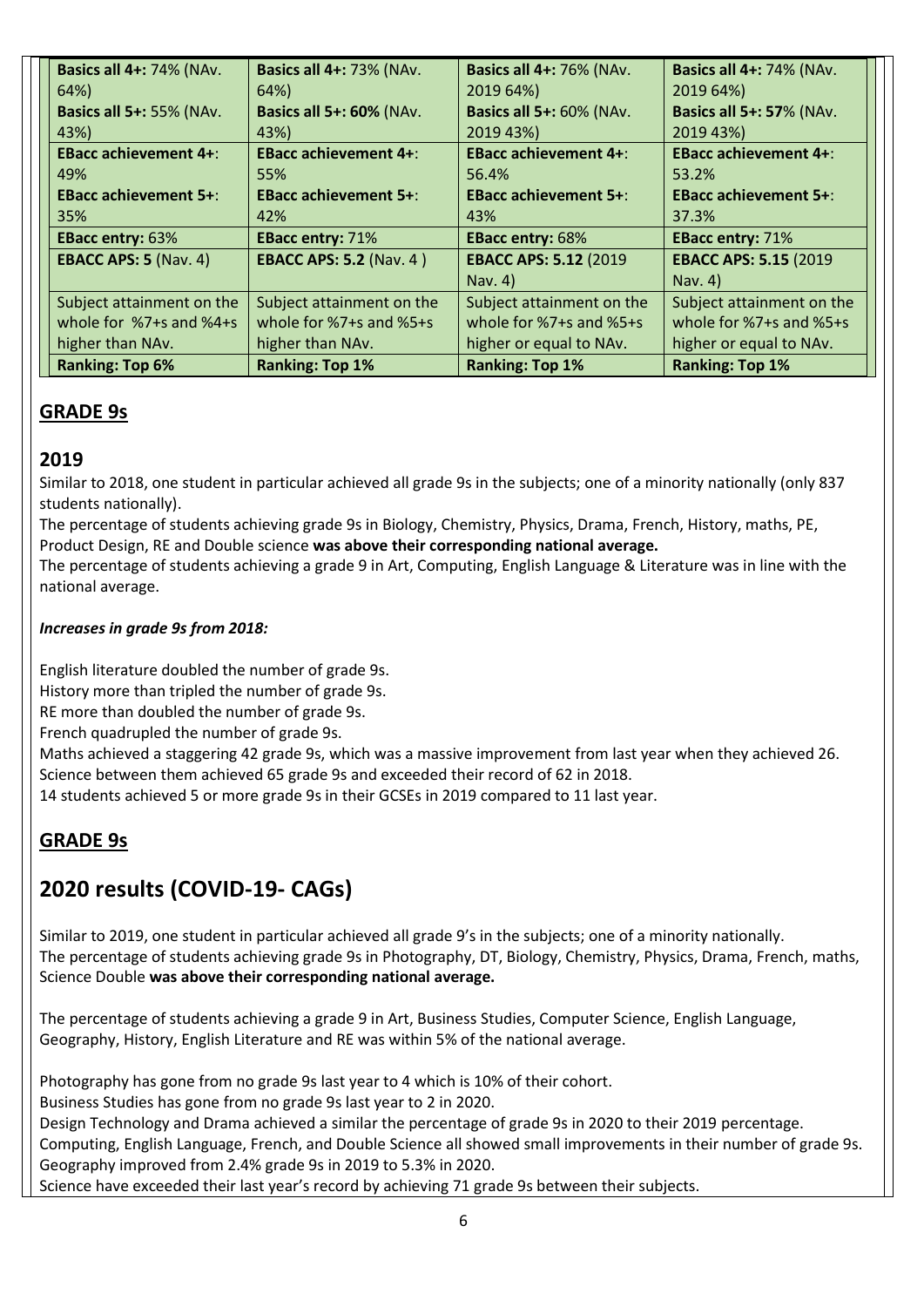9 Students received 5 or more grade 9 GCSEs One student received grade 9 in all subjects. In total, a massive 186 grade 9s were awarded to our students.

# **GRADE 9s**

# **2021 results (COVID-19 - TAGs)**

There was an increase from 1 student in 2020 to 3 students in 2021 who achieved all grade 9s in subjects.

The percentage of students achieving grade 9s in Art, Photography, Biology, Business Studies, Chemistry, Computer Science, Design Technology, Drama, English Literature, Food, French, Maths, PE, Physics and Science Double **was above their corresponding national average (2021).**

The percentage of students achieving a grade 9 in English Language, Geography, History and RE was within 5% of the national average.

Art has gone from less than 5% grade 9s in previous years to 13%.

Photography continued to improve with 12% grade 9s compared to 10% in 2020.

Business Studies improved greatly from previous years from a change in management with 14% grade 9s compared to 2% in 2020.

Computer Science also made huge improvements with a change in management, achieving 13% grade 9s compared to less than 5% in 2020 and 2019.

Design Technology doubled their grade 9 % compared to 2020 and 2019 with 10% in 2021.

Drama achieved a similar percentage of grade 9s in 2021 to their 2020 and 2019 result.

English Language and English Literature both improved their grade 9s in 2021 compared with previous years, English Literature especially, doubling previous grade 9 achievements with a change in setting and a focus on HPA students.

Food achieved their first ever grade 9s with 15% of the cohort achieving the highest grade!

Geography achieved similar grade 9s to 2020.

History achieved their best ever performance at grade 9s with 7% achieving the top grade.

Science have exceeded their last year's record by achieving 116 grade 9s between their subjects.

Maths improved on 2020 (10%) to achieve 13% grade 9s in 2021.

PE achieved their best ever grade 9 % with 33% of the cohort getting the top grade!

30 Students received 5 or more grade 9 GCSEs

In total, a massive 305 grade 9s were awarded to our students.

- **Students develop detailed knowledge and skills across the curriculum** and as a result, achieve outstandingly well. This is reflected in results from national tests and examinations which exceed government expectations and national averages. This demonstrates the impact of the strong curriculum as it ensures that students' achievement across the curriculum is consistently of a high quality.
- **Reading forms an integral part of the tutor time programme,** with a session dedicated to reading every week. During this time, students read privately; share a novel as a whole class or listen to audiobooks; the library is led by a dedicated librarian who leads whole school reading initiatives by working closely with tutors and faculty heads. With English in particular, students have at least one session per half term in the library where they update their book borrowing, listen to book talks and write book reviews. Teachers use their knowledge of both student ability and reading taste to ensure that **books chosen are suitably rich and challenging**. Throughout the year, we hold several reading events with visits from authors; book swap fairs; reading competitions; and awards for our most prolific readers*.*
- **Progression to further education** has been a notable success for many years with year on year **NEET** percentage averages at around 1.5% which is significantly below national average and better than the city average, this is a testament to the high quality **careers education** received at the school from year 7. Where students who look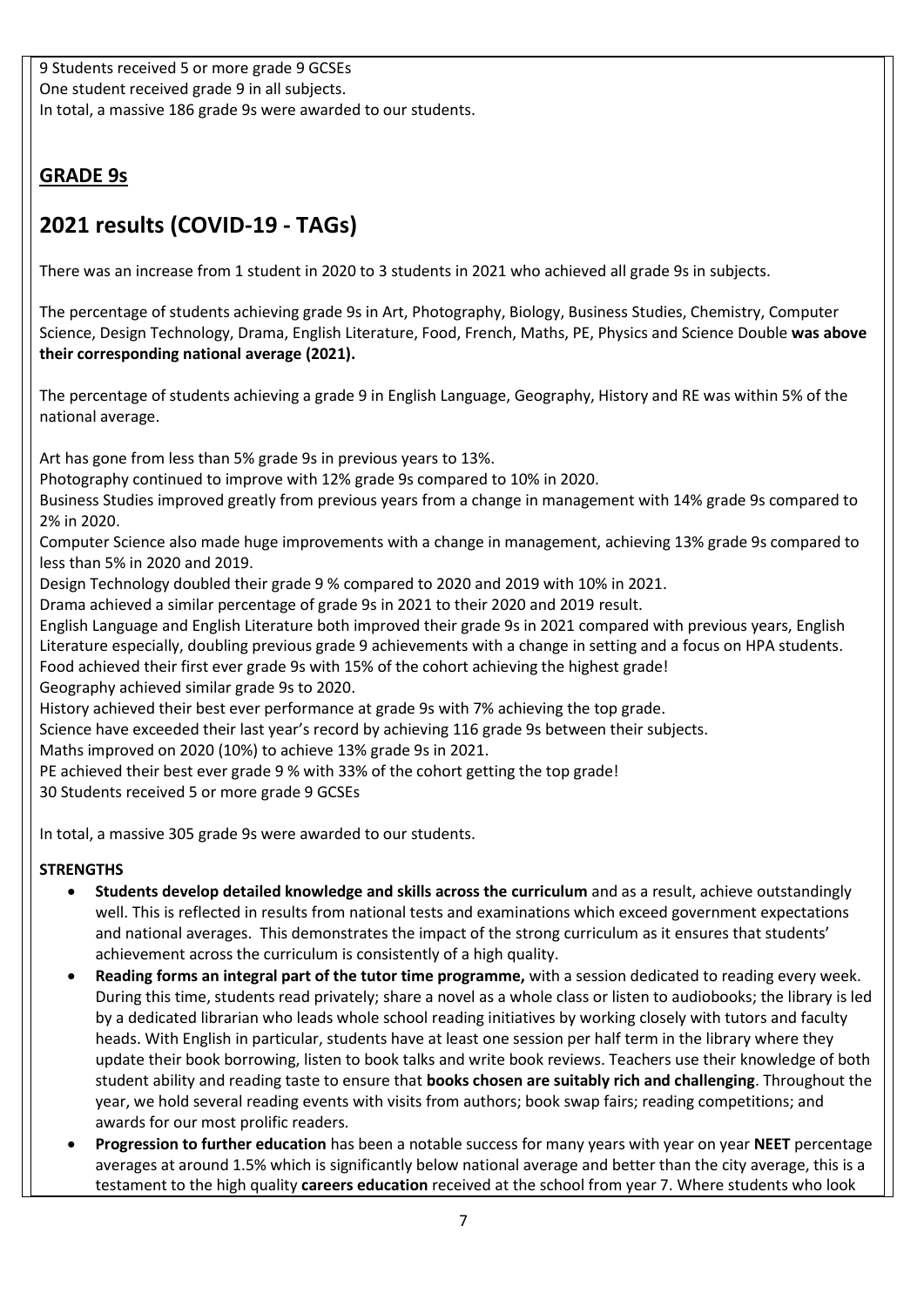vulnerable to being NEET, appropriate support is in place. All aspects of post-16 provision are made known to students through a **high quality, impartial careers guidance** which helps pupils to make informed choices about which courses suit their academic needs and aspirations. The low levels of NEET show that students have the knowledge and skills they need and gain qualifications that allows them to go on to destinations that meet their interests and aspirations and the intention of their course of study.

This success carries on into their futures with the NEET figures for our disadvantaged students being consistently low at less than 8%. **NEET figures are the lowest in the city**, year on year. The proportion of student participating in education, employment or training after leaving Rushey Mead is 99% each year, with only 1 or 2 students each year not participating due to their individual, complex set of needs and circumstances.

- We define **progress as an alteration in long term memory**. Progress is knowing more and remembering more over time, but also relates to the complex performance of a skill, drawing on what is already known. We understand that what progress looks like in each subject is unique to that subject. Subject specialists are trusted to outline and define a meaningful way to assess and identify progress and are **challenged to justify this through supportive line management conversations and quality assurance processes.**
- The **repeatedly strong outcomes of our disadvantaged students** demonstrate Rushey Mead Academy's impact on **social mobility and social justice**. Our students from disadvantaged backgrounds have the same access to our curriculum and their attainment and progress outcomes are significantly better than non-disadvantaged students nationally. Through high expectations, appropriate support, a strong pastoral and tutor system and effective systems and strategies we are able to break down barriers to learn so that Rushey Mead students from disadvantaged backgrounds achieve and succeed whilst in our care. Having said that, the progress of disadvantaged students has been negatively impacted by the pandemic despite our best efforts of providing all students with the best quality remote education. Plans are in place to ensure that gaps are diminished.

# **SIP PRIORITIES Quality of Education INTENT**

- To identify gaps in student learning as a result of Covid19 and use this to review the curriculum content and sequence of teaching.
- To ensure students use advanced, subject-specific, professional and technical vocabulary in lessons and around school.
- To scrutinise and evaluate the curriculum to ensure that students are taught about diversity in all of its forms in order to improve their sense of identity and belonging, raise attainment and improve social cohesion.
- To continue to ensure that curriculum sequencing and design meets the needs of all students, including DA, SEND, NTE/EAL, boys and high prior attaining students so that they have strong outcomes and their needs are met through effective quality first teaching.
- To continue to review the content, structure and coherence of the curriculum narrative to ensure component knowledge builds up to the composite and that assessments measure the progress through the curriculum.
- To continue to scrutinise and evaluate the curriculum to ensure that students are authentically taught about diversity where there are opportunities in the curriculum, leading to an improved knowledge of the world, as well as their sense of identity and belonging.

## **IMPLEMENTATION**

- To engage with Instructional Coaching so that every teacher is an exceptional teacher.
- To improve outcomes by continuously improving reading and vocabulary.
- To enable students with lower reading fluency and those who are new to English to improve their reading and access the curriculum through the implementation of Direct Instruction.
- To ensure that teaching is optimised through blended learning during any period of school closure.
- To continue to improve quality of homework, so that it is purposeful and accessible to all.
- To continue to embed the Rushey Mead Principles of Instruction so that there is a consistent approach in the implementation of the curriculum, based on Rosenshine's Principles of Instruction and other key pieces of research.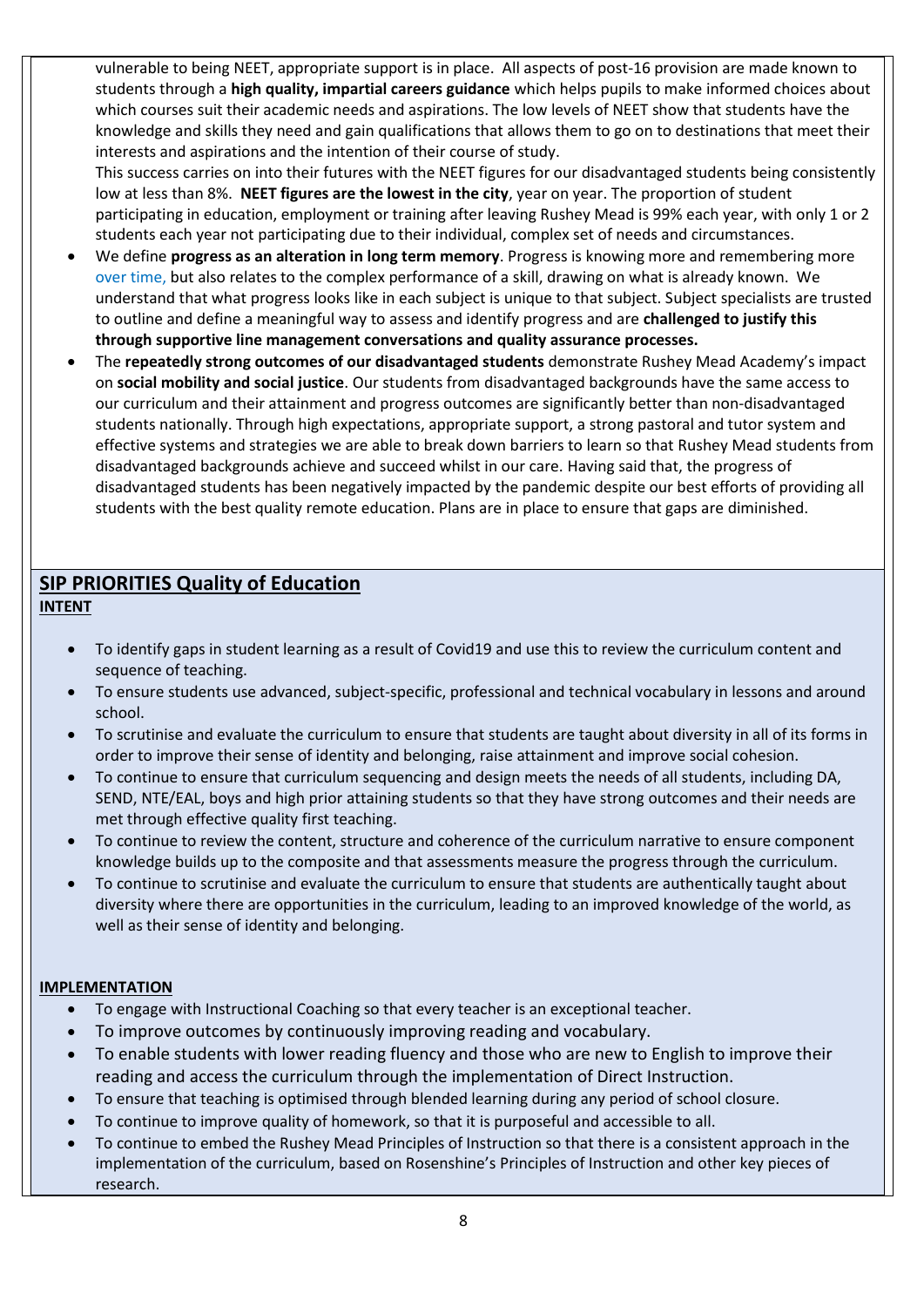- To ensure students are able to memorise and recall knowledge and key concepts so they know more and remember more over time.
- To embed sophisticated texts to read in lessons, and to promote reading and listening for enjoyment so that students are able to access demanding texts in all subject areas.
- To embed evidence-informed strategies to help students learn over time, utilising the work of the Learning Scientists
- To introduce and embed regular learning walks to give a senior leaders and middle leaders a live and ongoing picture of behaviour as well as the enacted curriculum in the classroom, so teachers can be supported to teach as best they can.

### **IMPACT**

- Continue to reduce NEET figures for DA students by ensuring high quality careers provision is embedded from year 7.
- Despite the fact that boys progress is outstanding and better than boys nationally, there is an in-school gap which needs to be addressed through cconsistent quality first teaching?
- Despite the fact that HA students achieve outstanding progress 8 scores, we want to ensure it is a pattern over time and in all subjects.
- To maintain a focus on the achievement of NTE students and ensuring the curriculum meets their needs.
- Utilise Direct Instruction to ensure the students who are NTE can access the curriculum and their outcomes improve.
- To continue to improve the progress and attainment of SEND students by improving reading fluency through Direct Instruction and by teachers learning and implementing subject specific strategies to support SEND learners.
- Despite the fact that DA student achievement compares favorably to national data, we continue a focus to diminish gaps between the achievement of **disadvantaged students** and others, with the implementation of our multi-layered plan of action. Particular attention will be made to the impact of Covid19 school closures so that disadvantaged students are not further disadvantaged.
- Through ongoing, rigorous conversations about curriculum, assessment and the enacted curriculum in the classroom, support HOFs in evaluating and reviewing the implementation of the curriculum, so that it has the highest impact on student outcomes.
- To support outstanding progress over time through the continuous revisitation of strategies which help students to learn well.

### **Behaviour and Attitudes: Grade 1**

Students feel safe, nurtured and supported. The academy is a **highly vigilant community** and knowledgeable about all aspects of safeguarding, following procedures meticulously.

- Internal and external quality assurance processes show that in all lessons, most students display **very positive attitudes to learning** and are committed to their education. Most are persistent in the face of difficulties which is promoted through our **Rushey 1-2-3; Rushey 1 Be Kind, Rushey 2 Work Hard, Rushey 3 Develop your whole self.** Rushey 2 expects students to show grit, determination and resilience and not to give up. When students do struggle, the school's pastoral systems and individual teachers take swift and highly effective action to support them.
- Behaviour logs show the overwhelming majority of students to be **keen learners who thrive on challenge**, high expectations and well-structured lessons.
- **Attendance** is outstanding and better than average 95.7% attendance, as compared to 94.3% nationally (based on autumn 2020 figures- Government changed this due to lockdown). Attendance remains above national average throughout the pandemic due to effective pastoral intervention and support.
- **Persistent absence** is below NAv. **12.4**% of students classified as persistently absent as compared to **16.3%** nationally (2020/21 Autumn figures). A significant element of absence is due to extended visits to the Indian subcontinent for family and religious reasons, despite stringent discouragement.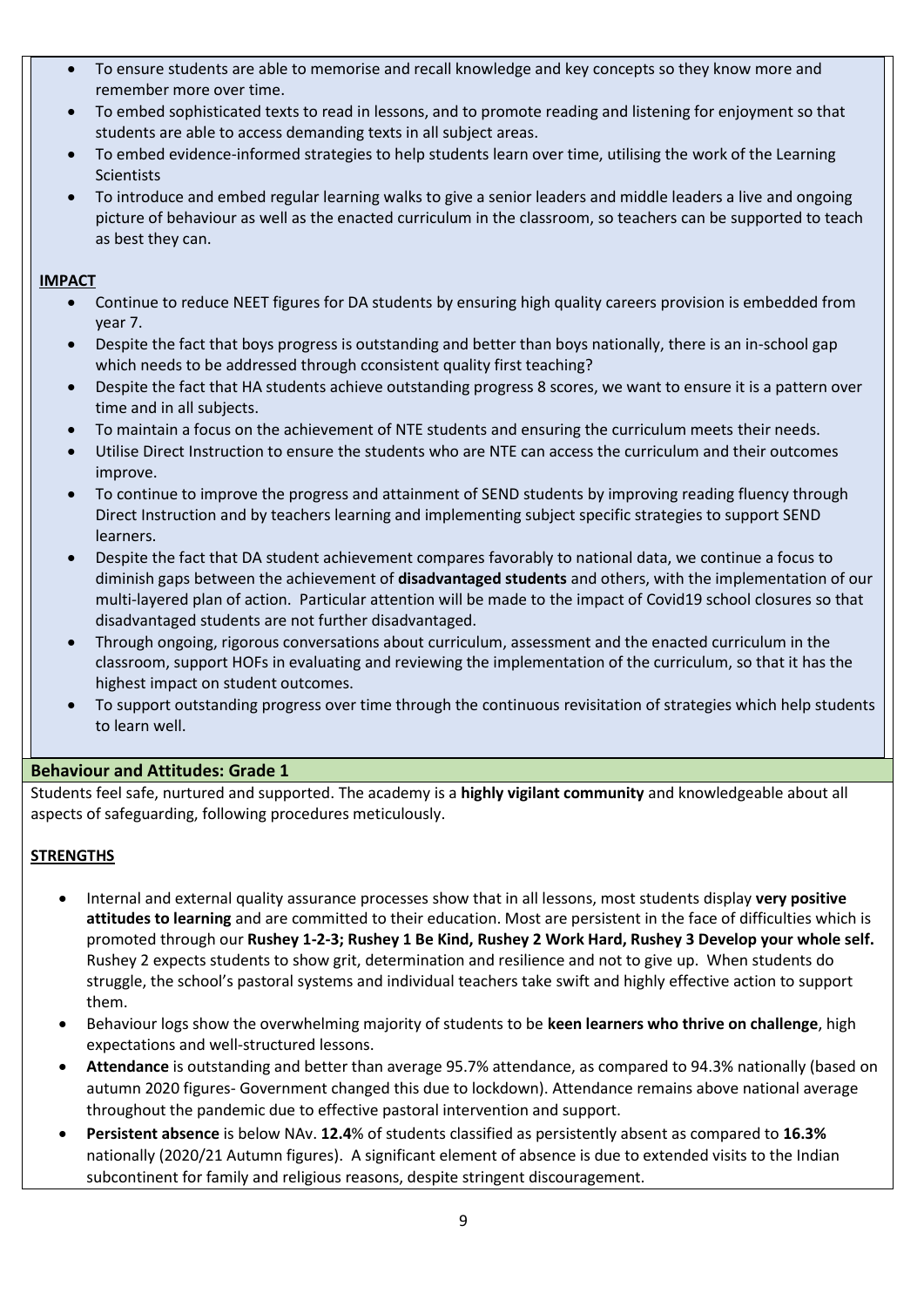- Persistent absence is below national average, demonstrating how much students enjoy school. Some students with very complex needs have a **bespoke package of support to encourage and improve attendance and engagement** – a multi-agency approach for some young people and families is necessary to develop the most appropriate approach and result in the best outcomes for the young person. However, the pandemic has negatively impacted as some parents have been too anxious to send in their children as many live with elderly grandparents. We have also seen a significant increase in the number of students dealing with mental health issues which has impacted the attendance figures as well as the lack of deterrent from the local authorities as would be the case usually to help get students back into school.
- Attendance of disadvantaged students also compares well to national average at 93.5% in the 2019/2020 academic year.
- **Fixed Term Exclusions** is significantly **below the national average for all measures** and groups, with only two permanent exclusions for the past twelve years.
- An extensive amount of work has been done with staff to create the ethos of **'Together, Stronger'**. This has helped **manage student behaviour effectively** and to embed a **culture of consistency.** Everyone knows what is expected through training and induction which ensures **clear routines across the school**. The direct impact of this has included improved clarity of expectations for both students and staff, fewer issues with uniform, equipment, ID badges, improved behaviour, fewer challenges and more compliance. Overall, the staff have felt empowered to **enforce school rules to ensure outstanding levels of behaviour** are maintained. This has ensured that teachers are supported to simply teach and not be distracted by negative behaviour.

This was supported by our parent survey (2021) where 96.33% strongly agreed/agreed that behaviour in lessons allows their child to learn effectively.

- The school has an embedded **Behaviour for Learning system** across the school with a clear **consequence system (C1 to C5)** which supports teachers and students to create the best conditions for learning and minimise low level disruption. All incidents, from low level to more serious, are logged with patterns interrogated and followed by the experienced pastoral and SEND team. This results in improved behaviour over time for many individuals.
- A comprehensive, **tiered Behaviour Report system** ensures that there is a multi-layered approach which promotes communication between key staff and improves intervention so that it is personalised and reflects the nature of the issue.
- **Rewards system** is designed to recognise positive behaviour by providing a positive and rewarding culture which permeates all aspects of school life which enables students to thrive. Student successes and efforts are recognised through meaningful and positive rewards, which builds their self-esteem and confidence. The Rushey Rewards system looks to develop students not only in terms of academia but also their wider self through a three strand approach called the 'Rushey Way 1-2-3' - Be Kind, Work Hard and Develop your Whole Self.
- Behaviour around the school in both structured and unstructured time on the whole is commendable and uniform is worn with pride, showing the student's positive attitude to the school. However, there have been some behavioural issues with the misuse of mobile phones in and around school, so devices will be fully banned going forward.
- The number of bullying incidents fluctuate during the course of the year, but decline quickly after the students first year at Rushey and continue to fall over the 5 year period at school showing how students embrace RMA values and ethos over time, making for a cohesive community. Students are **knowledgeable about bullying in all its forms** through the education they receive at the school during tutor time, assemblies and the curriculum. This all aims to ensure that students consistently show high levels of respect for other. This was supported by our parent and student survey (2021).
- Students are confident about seeking help from the pastoral team as they are trusted. **Bullying, aggression, discrimination and derogatory language incidents** are rare and when they do occur, they are resolved positively with the help of families and other agencies as appropriate, therefore students feel safe at school as shown by student and parent surveys. Behaviour logs show that repeat incidents are dealt with effectively.
- The culture of kindness is promoted through **Rushey 1 Be Kind** and the rewards system which leads to bronze, silver and gold certification.
- **Vast majority of students (average 97%) are punctual.** Where there is a problem, students are highlighted for interventions and challenged by the Inclusion Team on the gate, Student Support and also the Attendance Officer. Parents receive texts home and students receive a consequence for three lates in a week. Those students who are regularly late are challenged daily and are expected to make the lost time up in school at break, lunch or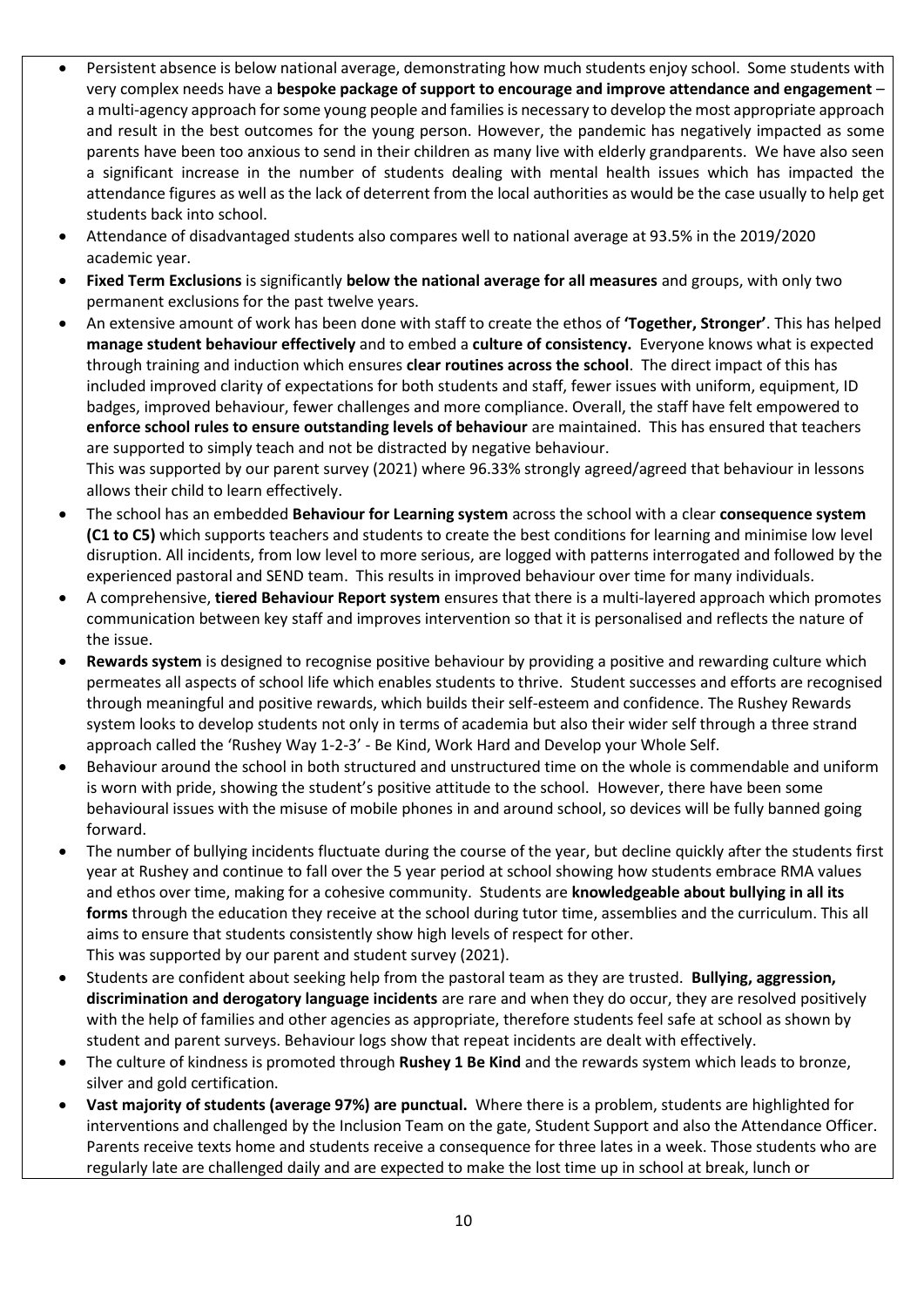afterschool. Students, parent and carers are regularly reminded of how important attendance is and the effect of lateness on the student's outcomes at GCSE.

# **SIP PRIORITIES Behaviour and Attitude**

- To continue to embed 'Together, Stronger' and Rushey 1-2-3 so that we all have a consistent approach which leads to consistently exceptional behaviour and an exceptional culture in every area of school.
- To ensure that the new no mobile phone policy is implemented consistently.
- To implement the 'In-faculty Removal' protocol consistently to improve behaviour and reduce consequences.
- **To implement the In-Faculty Response procedures to** ensure that there are opportunities to deescalate and reflect and thereby improve behaviour.
- To promote positive manners to students by implementing Rushey SMART.
- To review punctuality policies and procedure to ensure that it is fit for purpose.
- To implement on the day detentions to ensure it acts as a deterrent and is more impactful.
- To continue to review C3/C4/C5 provision to ensure it is a deterrent and helps to reduce those behaviours which are below expected standard and continue to embed the culture of restorative justice.
- To continue to identify trends and patterns in behaviour across the spectrum so that actions can be targeted for maximum impact and improve behaviour.
- To analyse absence information and continue to implement intervention strategies to reduce persistent absence and improve attendance.
- To continue to monitor and improve attendance for FSM and SEND students and ensure attendance in all year groups is well above national average, particularly due to the impact of Covid19 school closure.
- To ensure that the behaviour strategies and procedures being implemented are having an impact in reducing fixed-term and internal exclusions, particularly for FSM and SEND students.
- To reduce the number of C5s internal exclusions through effective assertive mentoring.
- To continue to implement the reward system so that it continues to encourage positive learning behaviours.
- To ensure all alternative provision is a suitable and safe placement that will meet students' pastoral, academic/vocational/technical and, if appropriate, SEND so that it is fit for purpose and that our policies and procedures meets Ofsted expectations.

### **Personal Development : Grade 1**

Opportunities for personal development abound so that students are ready to take their place as informed citizens in modern Britain. **British values** are a daily lived reality in the academy with arts events further embedding values and enabling **artistic and creative expression** in all its forms. Safeguarding is the highest priority and expertly managed by skilled staff, the **Prevent** agenda falling with this remit.

- **Spiritual, moral, social and cultural (SMSC) development and the promotion of fundamental British values** is at the heart of the school's work through the curriculum, through every day interactions, through assemblies, through school expectations and through our vision and values. This is woven into the fabric of RMA at all times.
- **SMSC** is well integrated within the curriculum. Seating plans ensure that students sit and work with others, rather than those just from their friendship, ethnic or religious group; moral dilemmas arise in relation to many subjects and are thoughtfully exploited; assemblies as well as RE lessons afford time for spiritual reflection in line with the school's guidance from the local SACRE board.
- Staff training and development on safeguarding, behaviour and safety, health and well-being are regularly updated and evaluated to ensure that new initiatives and statutory requirements are implemented. Bespoke **CPD training is provided to build staff confidence and expertise regarding Prevent, radicalisation, county lines, CSE and FGM.**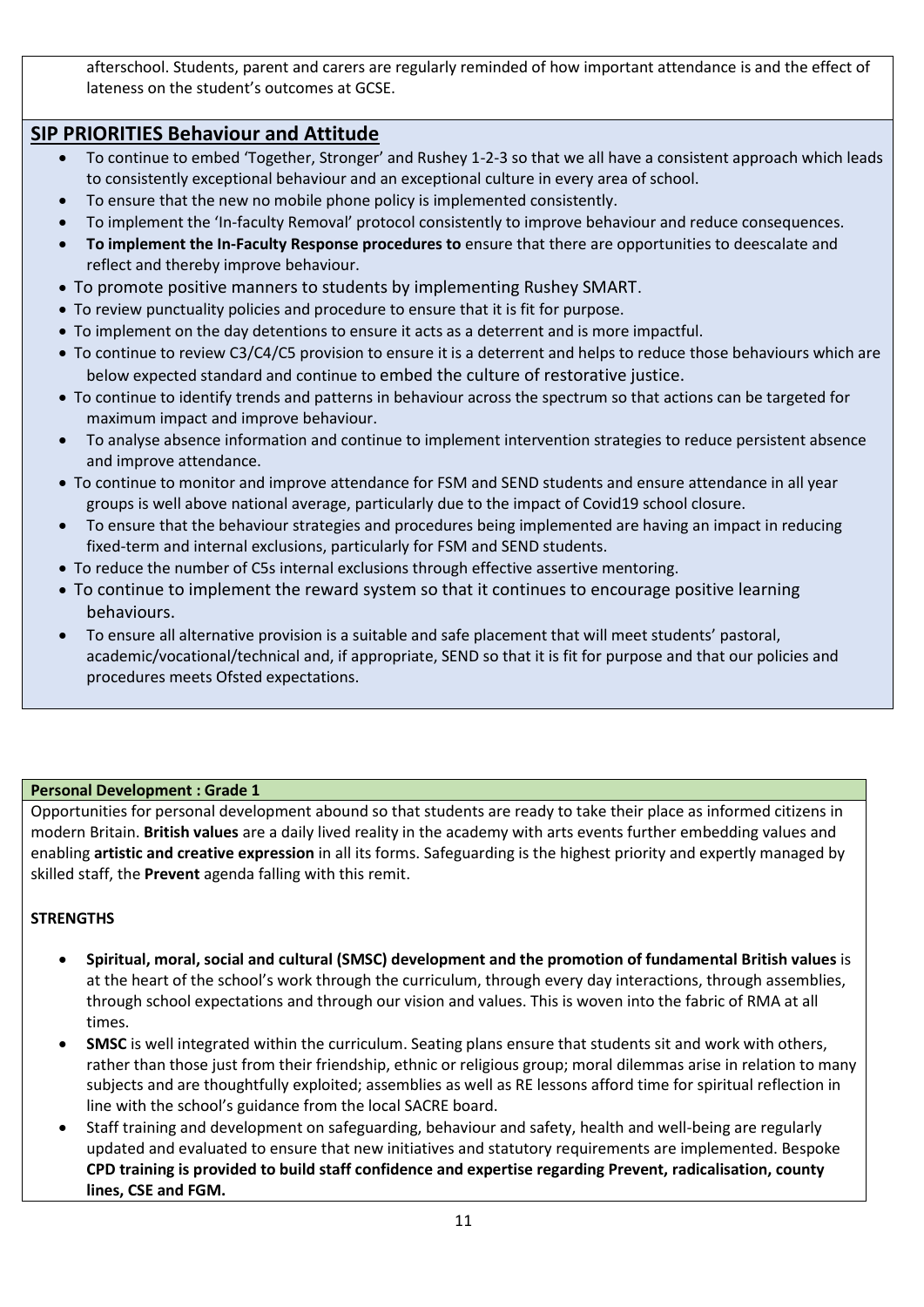- Students have a highly developed sense of the risks and opportunities attendant with use of **social media**  through assemblies, tutor programme and the curriculum. The positive use of **technology** where appropriate for learning underlines this with the academy's active use of online platforms for learning.
- Through an effective **relationships and sex education** and well-resourced curriculum which was developed as an early adopter school, the students have a sound understanding of healthy relationships.
- Through the **strong pastoral support** and work in the curriculum, particularly in Citizenship and Stop the Clock days, students have an enhanced understanding of **keeping themselves safe and healthy** and can explain accurately and confidently how to do so. **Mental wellbeing** is actively talked about and promoted through assemblies and tutor time and students are signposted for help when necessary and supported through the strong pastoral system.

This was supported by our student's survey (2021) where 93.92% of students strongly agreed/agreed that the school encourages them to look after their emotional and mental health and the vast majority said that there was an adult at school who they could talk to if something was worrying them.

- **Progression to further education** has been a notable success for many years with year on year **NEET** percentage averages at around 1.5% which is significantly below national average and better than the city average, this is a testament to the high-quality **careers education** received at the school from year 7. Where students look vulnerable to being NEET, appropriate support is in place. All aspects of post-16 provision are made known to students through a high quality, impartial careers guidance which helps pupils to make informed choices about which courses suit their academic needs and aspirations.
- Our **strong PSHE and careers programme** supports students in each step of the process of making choices for KS4, and beyond so that they are **prepared for future success in education, employment or training**. Through careers events, personalised support with applications, mock interviews with employers, presentations from employers and external visits, work experiences, our students are exposed to a wide variety of opportunities to develop an understanding of the options available to them in their future career pathways. Independent careers information, advice and guidance is promoted from year 7 through the Careers Office and Careers Library.

This was supported by our student's survey (2021) where 88.51% of students strongly agreed/agreed that the school provides them with information about their next steps (For example: moving year group or school, choosing qualifications for the future, going to university or other education and training options like apprenticeships, or finding a job).

This was supported by our parent's survey (2021) where 91.57% parents said the school supports their child's wider personal development.

• The school and staff are dedicated to promoting the personal development of students through the rich set of experiences offered through our **extra-curricular programme.** This provides opportunities to students to develop a wide variety of skills including leadership, team building, communication, problem solving and creative. This is achieved through a wide spectrum of clubs and events such as performing in the arts, competing and participating in competitive sport, Duke of Edinburgh, charity work, participation in external competitions, public speaking, choir, musical clubs and many more. This is **promoted through the Rushey 3 (develop your whole self) Passport** which leads to an annual graduation ceremony.

This was supported by our parents survey (2021) where 76.92% strongly agree/agree that their child takes part in clubs and activities at school. (Impact of Covid 19 – 19.41% parents said that their child did not take part in clubs and activities because of the pandemic).

- Students are provided with opportunities to participate in a wide variety of national and international trips to **broaden their horizons and increase cultural capital**. Some of these include, World Challenge, Bradgate Park, National Space Centre, Hunstanton, Plas Gwynant, France and Bletchley Park.
- There are a wide range of activities that take place which promote **health and fitness** including a huge variety of sports club, fixtures and healthy food options in the restaurant. This was supported by our student's survey (2021) where 93.23% of students strongly agreed/agreed that the school encourages them to look after their physical health.
- **British Values** are promoted through various avenues so that students are prepared for modern life in Britain. E.g. **Rule of Law** – Rushey Way, Knife Crime assembly, copyright laws in computer science, laws related to drugs, crime and discriminations through PHSE; E.g. **Democracy** - student council, mock elections, year 9 Stop the Clock session on democracy and voting; E.g. **Individual Liberty** –discrimination laws studied in Business Studies, English explores discriminations and its effects in texts, MFL looks at cultural differences and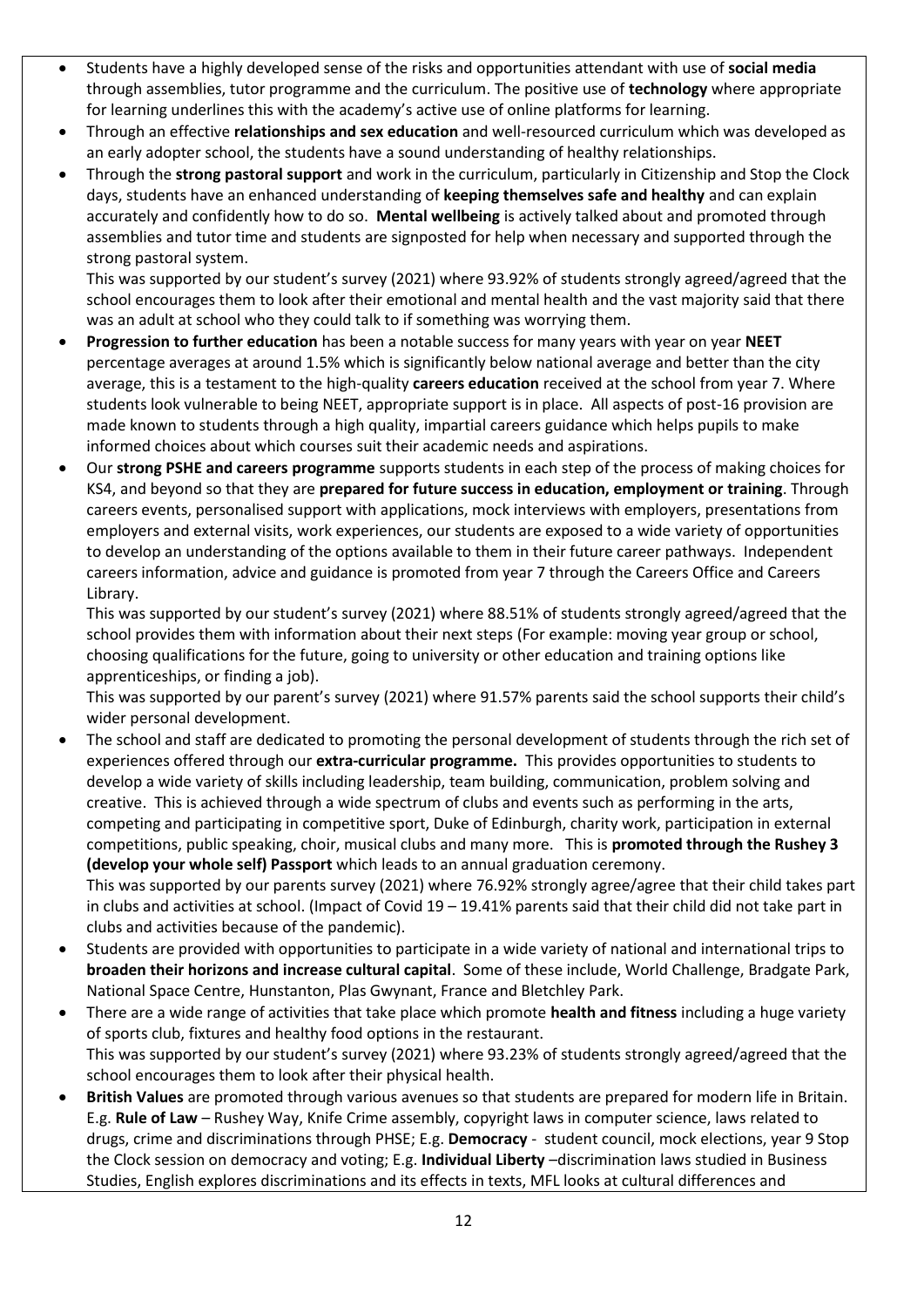acceptance, LGBT studied through tutor time and assemblies used to challenge bullying and celebrate diversity; E.g. **Mutual Respect and tolerance** – different religions studied through RE, homophobia, bullying, freedom of speech explored in Citizenship, in history students study the Anti-bullying charter, in PHSE students are taught about extremism and PREVENT and assemblies used to raise awareness about the Holocaust, in Stop the Clock, students taught about sexual harassment and racial equality.

# **SIP PRIORITIES Personal Development**

- To continue to enhance the extra-curricular provision so that all students develop their whole self through a variety of opportunities.
- To continue to provide rich experiences in a coherently planned way through extra-curricular activities which considerably strengthens the school's offer both when students are in school and during school closures.
- To ensure RMA meets all of the Gatsby benchmarks in spite of Covid, so that students follow post-16 pathways which are appropriate to their starting points and meets their needs and aspirations, thereby reducing NEET, particularly for DA students.
- To continue to develop students through the PHSE, SMSC and BV curriculum.
- To continue to improve tutor time provision so that it is purposeful and actively contributes to students' wellbeing and academic progress.
- To ensure that all groups of students, including disadvantaged and SEND students, participate equally in the extra-curricular opportunities. This will be monitored through the Rushey 3 Passport data.
- To ensure that students are aware of the protected characteristics as defined by law and welcoming of diversity in all its forms.
- To develop an age-appropriate understanding of healthy relationships, including consent and sexual harassment, through appropriate relationship and sex education.
- To ensure students understand the different forms of sexual harassment and abuse and thereby raise awareness of issues surrounding this.
- To promote positive manners to students by implementing Rushey SMART.

### **Effectiveness of Leadership And Management: Grade 1**

The academy has a history of success in teaching, student outcomes and leadership development, this success culminated in the award of Teaching School in the first round of schools to achieve this status. The school converted to an academy as the lead school in the TMET in November 2015. The school has many accredited SLEs in many key curriculum areas.

- Clear and thorough **Guiding Principles** have been developed to provide a framework for school improvement.
- The leadership team is **fiercely ambitious for each student** and is committed to improving the life chances of the most disadvantaged in particular. This is demonstrated by setting targets well beyond national standards and designing an aspiring EBacc curriculum. Every child is expected to leave with a qualification. This was echoed in the parent survey (2021) where 94.87% of parents strongly agree/agree that the school has high expectations for their child.
- Professional discussions where leaders challenge each other about the coherence and sequencing of the curriculum maps has enabled subject specialists to critique the curriculum and identify what should be taught, what should go where and when it should be taught. This has been made possible through the integrated **Professional Learning days and collaborative planning meetings.**
- Professional Learning days have been used to **develop subject knowledge by sharing expertise** within the department and across faculties. E.g. maths in geography and science. This can be seen during lessons where students gain **high quality knowledge within their subjects**, which is applied successfully.
- **Workload and staff wellbeing** is monitored through effort vs. impact analysis, wellbeing committee and staff surveys and necessary actions are put into place to ensure we have a happy workforce which is an essential part of our Guiding Principles. Workload and wellbeing surveys (2021) completed by the Trust have shown that the vast majority of staff (96%) felt proud to tell others that they are part of Rushey Mead, 95% said the school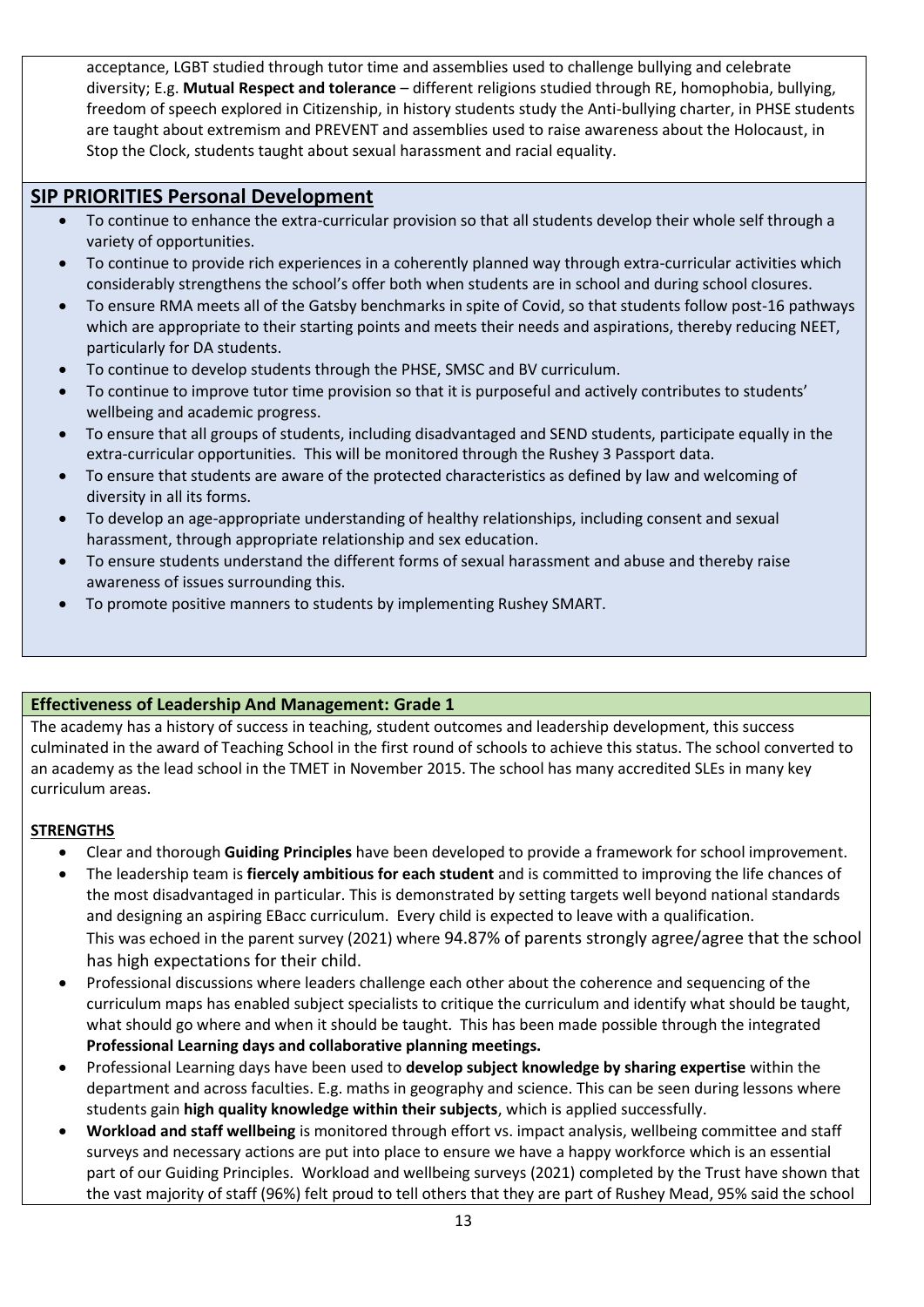is managed well, 84% confirmed that they can rely on their line manager to help out with a work problem, 95% said they are trusted to carry out their job effectively. Whole class feedback is encouraged to reduce workload and ensure more timely feedback. Centralisation of data analysis has meant that no teacher time is wasted in manipulating spreadsheets and instead the focus is on actions to improve outcomes, again reducing workload.

- **Self-evaluation** at all levels is meticulous which drives continual improvement. A clear framework and rigorous quality assurance cycles across subjects and for different groups secures outstanding outcomes, supports teaching and learning and builds expertise. RMA is held to account by TMET which ensures we sustain our improvement and provide necessary support. Students, parents and staff all contribute to the evaluation processes which drives the school improvement plan.
- **Academy Councillors** have high levels of experience and expertise and are very knowledgeable about the academy and education matters more widely; the Chair of Council is an ex Headteacher, another two councillors are ex Headteachers and one an NLE. They therefore robustly monitor and evaluate aspects of school life by conducting reviews of different aspects of school life, such as achievement, safeguarding, standards and curriculum to ensure issues are very well addressed. They are confident to challenge with knowledge and authority. Further scrutiny comes from the Trust which ensures that resources are managed well and that leaders of each academy are held to account for the quality of education. This is done through the **Academy Improvement Forums chaired by the Director of Secondary Education** and support is put into place where necessary to ensure success.
- The **views of parents and the community** are sought and highly regarded so that it can support the student's education. This is done through parent's evenings, sharing of progress reports, one to one meetings, newsletter and parent surveys. The relationship with the community is very positive as demonstrated by the outcomes of the parent survey where, 94.5% of parents strongly agree/agree that the school is well led and managed.
- **Succession planning** is purposefully considered and supported, thereby strengthening the overall leadership and management capacity within the school and across the Trust.
- **Safeguarding is effective** as leaders have created a culture of vigilance where student welfare and safety is actively promoted and necessary. **Training** is provided for all to ensure that students at risk of being groomed, abused, neglected or exploited etc., are identified swiftly and referred to external agencies for help in a timely manner with thorough follow up. **The school's safeguarding policies and procedures are audited and evaluated** externally by the local authority, internally by TMET and by Academy Councillors. Leaders and staff work effectively with external partners to support students who are at risk; case studies attest to the complexity of issues dealt with over the years in a safe and secure way.
- **Leadership of personal development, behaviour and welfare is outstanding** as the team works effectively and consistently protecting students from radicalisation and extremism, by responding swiftly and working with external agencies to protect students who are vulnerable to these issues. High quality training is provided at least annually to ensure that staff are vigilant and confident to protect students or have necessary debates to challenge student views. Students are educated through highly quality 'Stop the Clock' sessions, assemblies, and Citizenship lessons.
- **Pupil premium spending and catch-up funding** is informed by research evidence and research-based projects such as the music scholarship programme, supported by researchers from UCL. There is a multi-layered use of funding, advocacy and championing of each year group cohort by dedicated pupil premium champions. Strong data analysis, precise and timely feedback for students and a strong programme of cultural and social capital building has led to outstanding outcomes and diminished gaps compared to national other students.
- **Middle Leaders are highly effective and competent.** They have a clear understanding of their individual and collective managerial and strategic responsibilities and how this fits into whole school improvement. This is evident in the outcomes for individual subjects which for the vast majority have been well above national averages for years. The school continues to invest in the development of middle leadership skills through national and local training opportunities.

**Overall, parent survey results show that they trust the academy, knowing that their children will be stretched, challenged and cherished.** This was echoed in the parent survey (2021) where 92.31% said they would recommend the school to another parent.